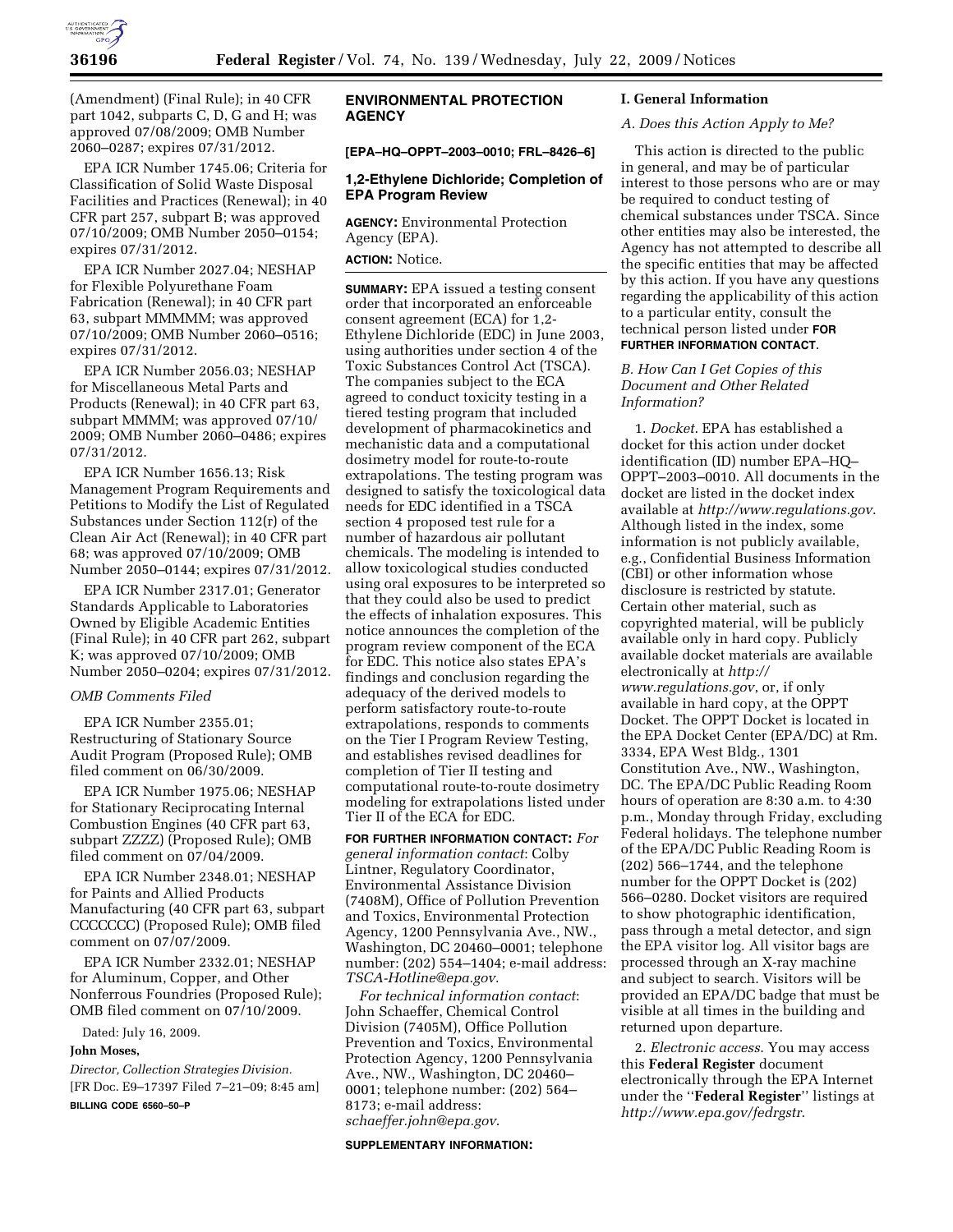## **II. Background**

## *A. What is the EPA Program Review for EDC?*

In the **Federal Register** of September 5, 2006 (71 FR 52329) (FRL–8088–3), EPA announced that it was conducting the program review component of the ECA for the EDC alternative testing program, and solicited public comment on data received under the Tier I Program Review testing segment of the ECA for EDC (CAS No. 107–06–2). Comments were to inform EPA's decision on whether or not additional data and/or model development are needed before Tier II testing and computational route-to-route dosimetry modeling extrapolations could proceed for the Tier II endpoints listed in the ECA for EDC. Details of the testing program for EDC are available in the ECA and in the **Federal Register** of June 3, 2003 (68 FR 33125) (FRL–7300–6), in which EPA announced it had entered into an ECA and issued a testing consent order for EDC. The ECA for EDC was developed in response to EPA's request for ECA proposal for health effects testing of a number of hazardous air pollutants (HAPs or HAP chemicals), including EDC (see the proposed test rule in the **Federal Register** of June 26, 1996 (61 FR 33177) (FRL–4869–1), and the proposed test rule, as amended, in the **Federal Register** of December 24, 1997 (62 FR 67466) (FRL–5742–2); February 5, 1998 (63 FR 5915) (FRL– 5769–3); and April 21, 1998 (63 FR 19694) (FRL–5780–6)). The HAPs rulemaking proposed testing for health effects by the inhalation route of exposure. In the proposed rule, EPA also invited the submission of proposals that included pharmacokinetics studies and model development that would permit the extrapolation of testing administered by other exposure routes, such as the oral route, to predict for inhalation exposures. On November 22, 1996, Dow Chemical Company, Vulcan Materials Company (no longer in existence), Occidental Chemical Corporation, Oxy Vinyls, LP, Georgia Gulf Corporation, Westlake Chemical Corporation, PPG Industries, Inc., and Formosa Plastics Corporation, U.S.A. (the ''Companies''), under the auspices of the HAP Task Force, submitted a proposal for alternative testing of EDC that included physiologically based pharmacokinetics (PBPK) and model development to support route-to-route extrapolation of testing to be conducted under the ECA by the oral route. EPA considered this proposal sufficient to enter into ECA negotiations with the Companies and other interested parties (62 FR 66626; December 19, 1997)

(FRL–5763–1). The ECA for EDC that resulted was announced in the **Federal Register** of June 3, 2003 (68 FR 33125). Since the route-to-route extrapolation of test results was a new approach, EPA and the Companies included a program review step within the testing program. The testing program consists of Tier I HAPs Testing; Tier I Program Review Testing; EPA Program Review; and Tier II Testing.

Tier I HAPs Testing consisted of endpoint testing conducted by inhalation exposure for acute toxicity, with bronchoalveolar lavage (BAL) and histopathology, and acute neurotoxicity. The Tier I Program Review Testing consisted of studies to develop PK/ MECH data, analyze glutathione metabolism, and perform model simulation. These studies were conducted to extend the computational dosimetry model of D'Souza et al. (1987, 1988; Refs. 1 and 2) to improve the model's application to the specific health effects endpoints for EDC listed in the ECA. The studies also enabled EPA to validate the model and verify the model's ability to adequately perform quantitative route-to-route extrapolations of dose response. Further description of the Tier I HAPs Testing and the Tier I Program Review Testing is provided in the **Federal Register** of September 5, 2006 (71 FR 52329). That notice, as well as the final study reports, can be accessed in the docket (EPA– HQ–OPPT–2003–0010) as explained in Unit I.B.

As specified in the ECA, the EPA program review is required before the Tier II Testing segment is undertaken. In the **Federal Register** of September 5, 2006 (71 FR 52329), EPA announced that it was conducting the program review component of the ECA for EDC, and solicited public comment on data received under the Tier I Program Review Testing segment of the ECA. Comments were to inform EPA's decision on whether or not additional data and/or model development were needed before Tier II Testing and computational route-to-route dosimetry modeling extrapolations can proceed for the Tier II endpoints listed in the ECA for EDC.

### *B. What were the Public Comments on the Tier I Program Review Testing for EDC?*

EPA received two public comments in response to its solicitation for comments on the Tier I Program Review Testing. Comments from People for the Ethical Treatment of Animals (PETA) were on behalf of themselves and the following organizations: The Physicians' Committee for Responsible Medicine,

the Humane Society of the United States, the Doris Day Animal League, and Earth Island Institute. PETA expressed support for the use of PBPK modeling to limit additional animal testing through the use of route-to-route extrapolation to existing studies. However, PETA also stated that they disagreed that additional Tier II tests (i.e., for reproductive effect or subchronic neurotoxicity) are needed; contending that existing studies for these effects are adequate. EPA disagrees, and its basis for requiring this additional testing is discussed in previous **Federal Register** documents, cited in Unit II.A. A second comment, from a private citizen, was focused on opposition to the manufacture of chlorine compounds in general, including EDC, and not the testing program.

## *C. What are the Conclusions of the EPA Tier I Program Review Testing for EDC?*

The companies have completed the Tier I and Tier I Program Review testing segments of the ECA for EDC. The companies have also examined additional PBPK models and other available information in order to more fully update the model developed by D'Souza et al., 1987, 1988; as specified in the ECA agreement. The results of this work, the updated model, and model simulations have been discussed with EPA (Refs. 3 through 6) and have also been recently published as a peerreviewed article in the scientific literature (Ref. 7). It is EPA's conclusion that the PBPK model developed by the test sponsors under the EDC ECA is acceptable for route-to-route extrapolations and that Tier II testing and extrapolation reporting can proceed as per the schedule set forth below (Ref. 8). Specifically, EPA concludes that:

1. The PK/MECH data report and Tier I toxicity studies have been conducted in accordance with the protocols and specifications as described in Appendix C of the ECA.

2. The available study records are sufficient to allow an evaluation of the quality of the studies performed.

3. The EDC PBPK model is appropriately chemical-specific, and suitably based on the current understanding of the kinetics of EDC.

4. The species, dose level, exposure regimens, and vehicles used are relevant for the toxicity data that are the object of the Tier II extrapolations.

5. The Tier I Program Review PK/ MECH data, along with additional data, show that periodicity was demonstrated and that the various data sets bearing on the issue of periodicity can be properly